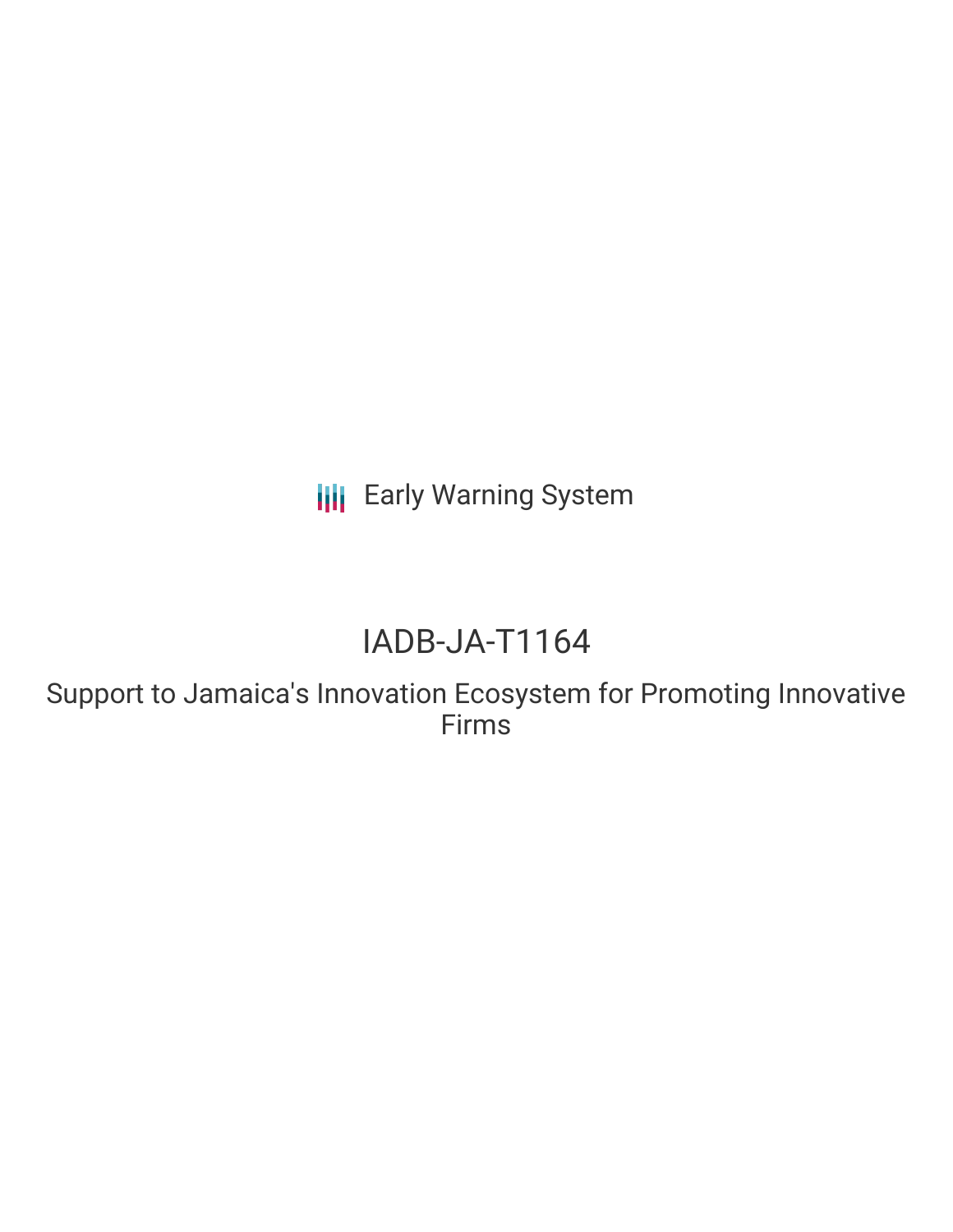

### **Quick Facts**

| <b>Countries</b>               | Jamaica                                |
|--------------------------------|----------------------------------------|
| <b>Financial Institutions</b>  | Inter-American Development Bank (IADB) |
| <b>Status</b>                  | Active                                 |
| <b>Bank Risk Rating</b>        | C                                      |
| <b>Voting Date</b>             | 2019-02-25                             |
| <b>Borrower</b>                | Government of Jamaica                  |
| <b>Sectors</b>                 | Industry and Trade                     |
| <b>Investment Type(s)</b>      | Grant                                  |
| <b>Investment Amount (USD)</b> | $$0.50$ million                        |
| <b>Project Cost (USD)</b>      | $$0.58$ million                        |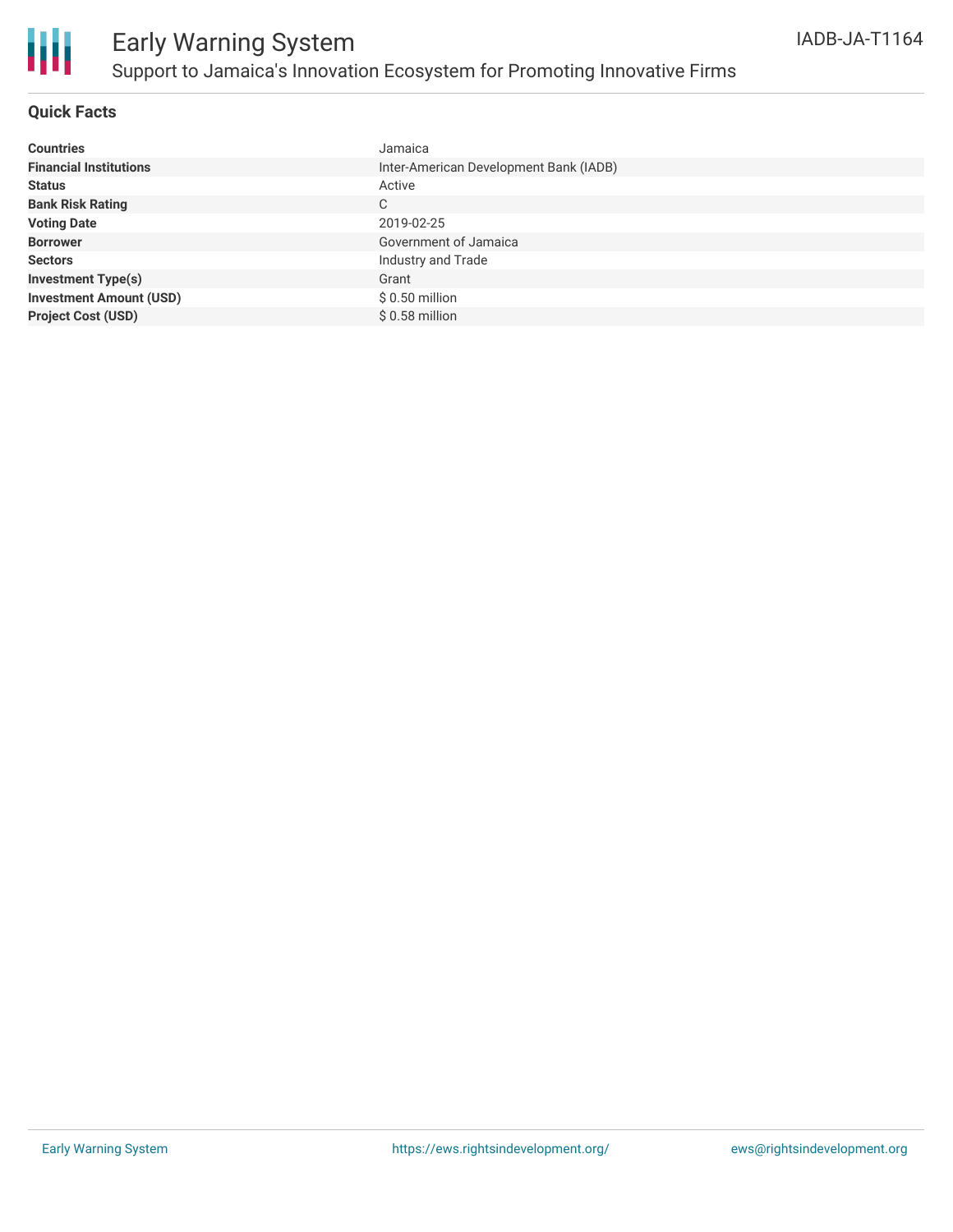

## **Project Description**

According to the bank, the objective of the project is to strengthen local capacity for developing a pipeline of early/stage innovative ventures, mostly technology based, that contribute to catalyzing firm productivity gains. Specifically, the project aims to support capacity to design, implement and evaluate innovation programs within the framework of IGNITE II.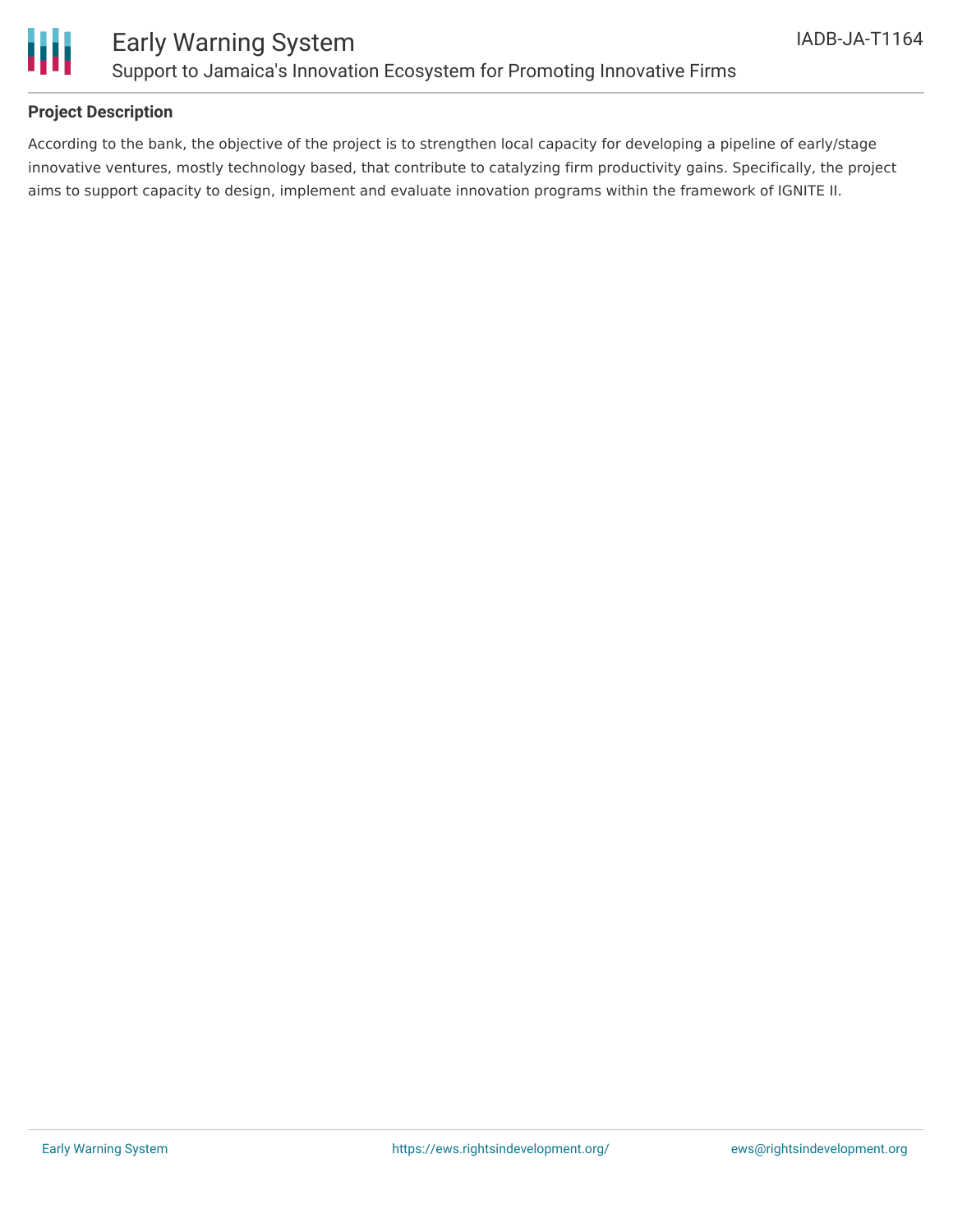

# Early Warning System Support to Jamaica's Innovation Ecosystem for Promoting Innovative Firms

#### **Investment Description**

• Inter-American Development Bank (IADB)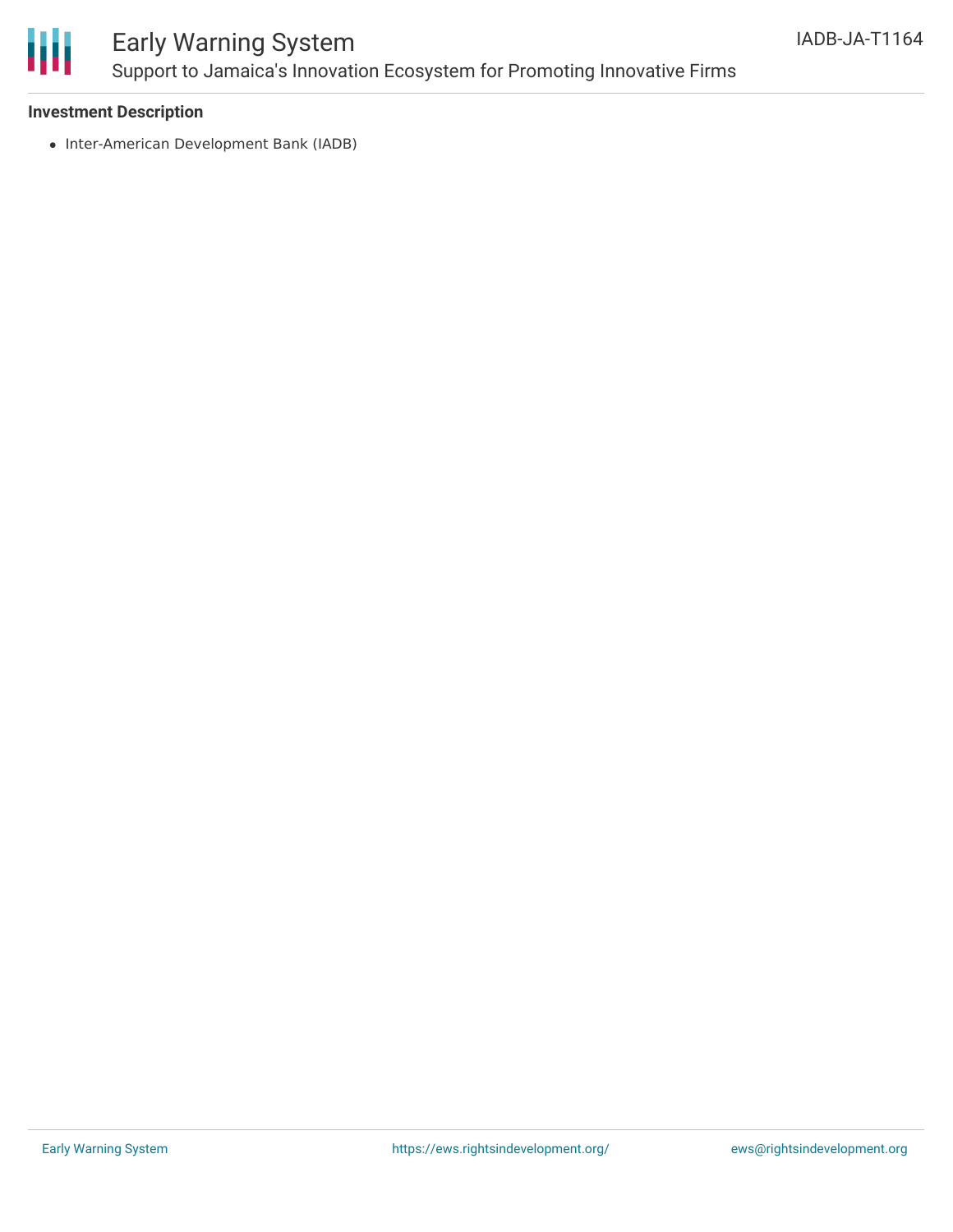## **Contact Information**

#### ACCOUNTABILITY MECHANISM OF IADB

The Independent Consultation and Investigation Mechanism (MICI) is the independent complaint mechanism and fact-finding body for people who have been or are likely to be adversely affected by an Inter-American Development Bank (IDB) or Inter-American Investment Corporation (IIC)-funded project. If you submit a complaint to MICI, they may assist you in addressing the problems you raised through a dispute-resolution process with those implementing the project and/or through an investigation to assess whether the IDB or IIC is following its own policies for preventing or mitigating harm to people or the environment. You can submit a complaint by sending an email to MICI@iadb.org. You can learn more about the MICI and how to file a complaint at http://www.iadb.org/en/mici/mici,1752.html (in English) or http://www.iadb.org/es/mici/mici,1752.html (Spanish).